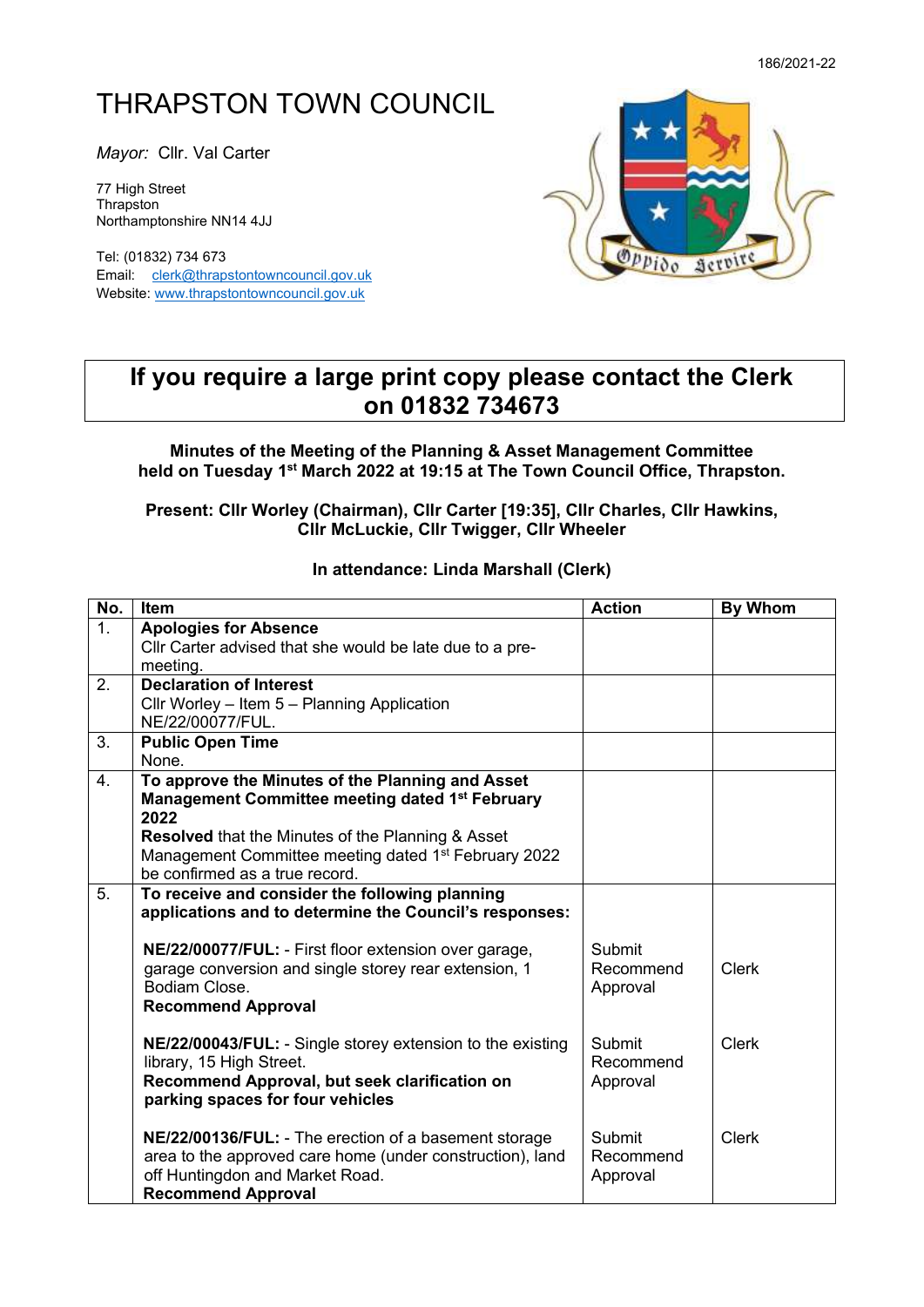| 6.               | To receive notification of planning permissions<br>granted, refused and appealed:                                                                                                                                                                                                                                                                                                                                                                                       |                                               |              |
|------------------|-------------------------------------------------------------------------------------------------------------------------------------------------------------------------------------------------------------------------------------------------------------------------------------------------------------------------------------------------------------------------------------------------------------------------------------------------------------------------|-----------------------------------------------|--------------|
|                  | NE/21/01775/ADV:- Consent granted. 2 x illuminated<br>signs (illuminated letters on rails) and 1 x non illuminated<br>double side panel, Central England Co-operative, Oundle<br>Road.                                                                                                                                                                                                                                                                                  | Noted                                         |              |
|                  | NE/21/01683/FUL: - Permission granted. First floor side<br>extension over existing ground floor element, 6 Lakeside<br>Close.                                                                                                                                                                                                                                                                                                                                           | Noted                                         |              |
|                  | NE/21/01521/FUL: - Permission granted. Demolition of<br>existing single storey lean-to structure and erection of two<br>storey side extension to existing light industrial unit for use<br>as a staff canteen, 12 Cottingham Way.                                                                                                                                                                                                                                       | <b>Noted</b>                                  |              |
|                  | NE/21/01151/FUL: - Withdrawn. Demolition of existing<br>sales building and car wash housing and relocation of jet<br>wash; construction of new 2 storey building with<br>convenience store and ancillary back of house with 4 no 2<br>bed residential units on the first floor, car parking, additional<br>Jet wash and electric vehicle charging bay at 113 Oundle<br>Road Thrapston Kettering Northamptonshire NN14 4PB.<br>Cllr Carter arrived at the meeting 19:35. | <b>Noted</b>                                  |              |
| $\overline{7}$ . | To receive and agree a quotation for £785 from H J<br>Horticulture Ltd to raise the canopy of the maple tree<br>and pollard the willow tree adjacent to Nene Valley                                                                                                                                                                                                                                                                                                     |                                               |              |
|                  | surgery in the Carr<br>Resolved to accept the quotation for £785 from HJ<br>Horticulture.<br>It was tabled that in future if reports need changing after<br>they have been issued with the agenda that the item should<br>be deferred until the next meeting to enable councillors the<br>opportunity to read the amended reports.                                                                                                                                      | Accept<br>Quotation                           | <b>Clerk</b> |
| 8.               | To receive and agree a quotation for £428 from H J<br>Horticulture Ltd to reduce the height and thin out                                                                                                                                                                                                                                                                                                                                                                |                                               |              |
|                  | hedging along the boundary of 2 Windsor Drive<br>Resolved to accept the quotation for £428 from HJ<br>Horticulture.<br><b>Resolved</b> to make a request to the Finance & Devolution                                                                                                                                                                                                                                                                                    | Accept<br>Quotation                           | <b>Clerk</b> |
|                  | Committee for a virement of funds from the Play Area<br>budget to Tree Works budget in the sum of £1,495 to cover<br>the deficit.                                                                                                                                                                                                                                                                                                                                       | Request<br>virement of<br>funds               | <b>Clerk</b> |
| 9.               | To discuss and agree action in relation to use of green<br>open space on Furnace Drive.                                                                                                                                                                                                                                                                                                                                                                                 |                                               |              |
|                  | Following discussion it was carried by majority with one<br>abstention to write again to the residents advising that<br>personal belongings may be removed from the public open                                                                                                                                                                                                                                                                                         | Write to<br>residents                         | <b>Clerk</b> |
|                  | space if not removed within 21 days of the date of the letter.<br>Further resolved to write to North Northamptonshire<br>Council on behalf of the residents and the Town Council<br>advising that their refuse trucks are damaging the kerbs and<br>Town Council land (send photos) and asking them to re-<br>instate the inner edge kerbs and ask if they could take<br>action to stop this happening.                                                                 | Write to North<br><b>Northants</b><br>Council | <b>Clerk</b> |
| 10.              | <b>Clerk's report (for noting)</b>                                                                                                                                                                                                                                                                                                                                                                                                                                      |                                               |              |
|                  | None.                                                                                                                                                                                                                                                                                                                                                                                                                                                                   |                                               |              |